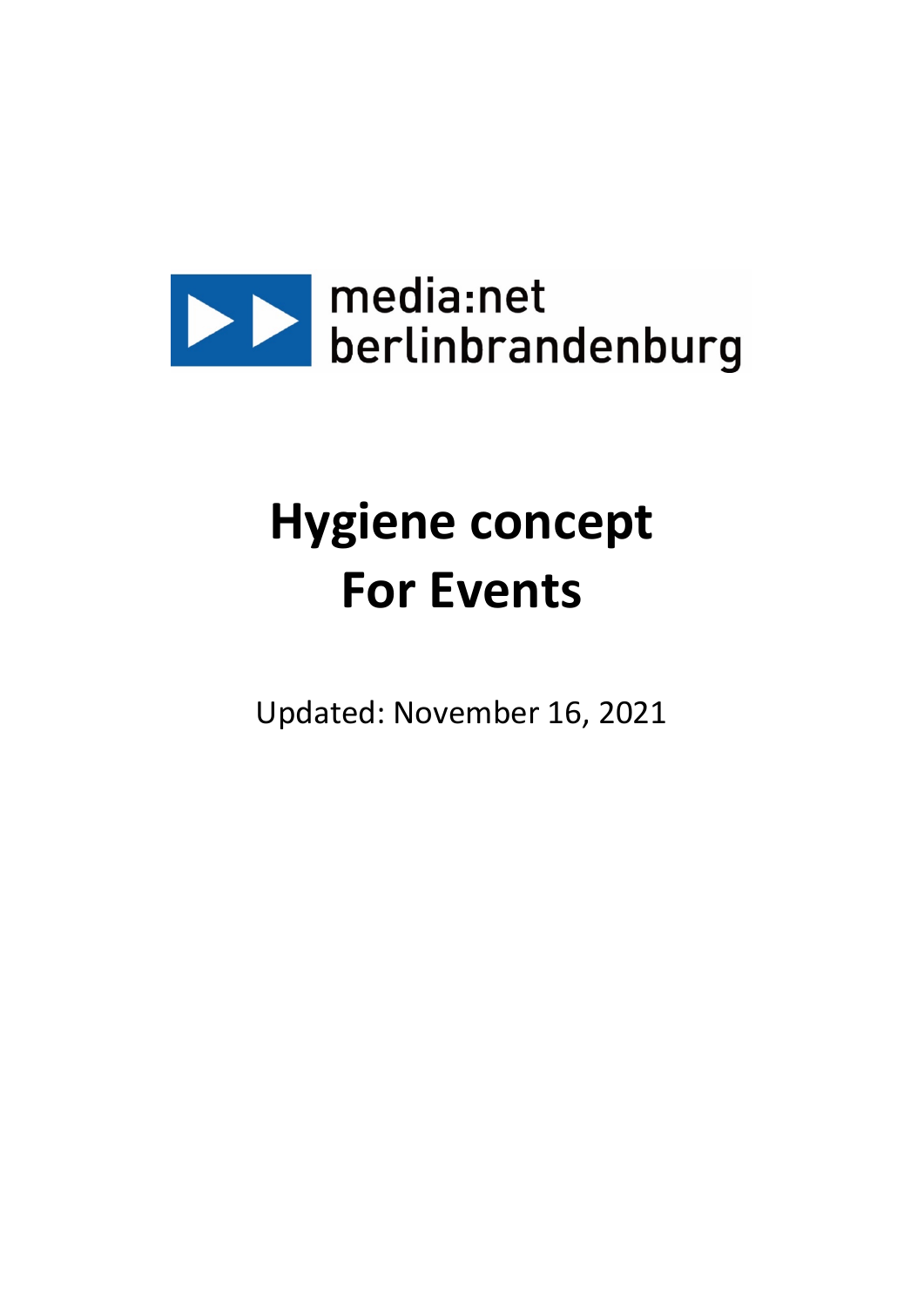## **1. Important remarks**

This concept is based on the Senate of Berlin's "SARS-CoV-2 Infection Protection Ordinance" from November 10, 2021: [https://www.berlin.de/corona/massnahmen/verordnung/.](https://www.berlin.de/corona/massnahmen/verordnung/)

This hygiene plan serves as a concrete action and organizational aid for all event formats of media:net berlinbrandenburg e.V. With the measures described below, the goal is to prevent the spread of the SARS-CoV-2 virus and protect the guests attending our events. Any person staying at the event is required to carefully observe the measures described.

An essential basis of protective measures is education and information to ensure understanding of the individual measures and to establish their acceptance. Each participant is required to read this document in advance.

Please note: For your protection and to ensure that chains of infection with the Covid-19 virus can be traced as quickly as possible, we are required to document your presence at our events for the health authorities. For this purpose, your personal information will be stored at the time of registration.

The following changes to the Infection Control Measures Ordinance regarding the conduct of events will take effect on November 15, 2021:

- The 2G rule applies to all events held indoors
- For events with more than 2000 attendees, the 2G rule also applies outdoors
- All persons must be vaccinated or recovered incl. personnel
- The obligation to keep an attendance documentation applies
- The attendance documentation may only be used for the enforcement of infection control regulations, especially for contact tracing
- Basically applies:
	- reduce contacts between persons by maintaining the minimum distance of 1.5 meters and the maximum number of persons permitted for the respective area
	- ensure the control of access and the avoidance of queues by means of a routing system
	- to provide sufficient ventilation by means of several times daily shock and cross ventilation or the operation of a suitable ventilation system in closed rooms
	- notices on the distance and hygiene rules are to be displayed in a clearly visible manner

### **2. protective measures and rules in detail**

The Corona virus is transmissible from person to person. Transmission mainly occurs via droplet infection (talking, coughing, sneezing). Indirect transmission via hands that subsequently come into contact with oral or nasal mucosa is also possible. Transmission by smear infection via contaminated surfaces is currently considered rather unlikely by experts but cannot be completely ruled out. In accordance with the current recommendations of the RKI, a distance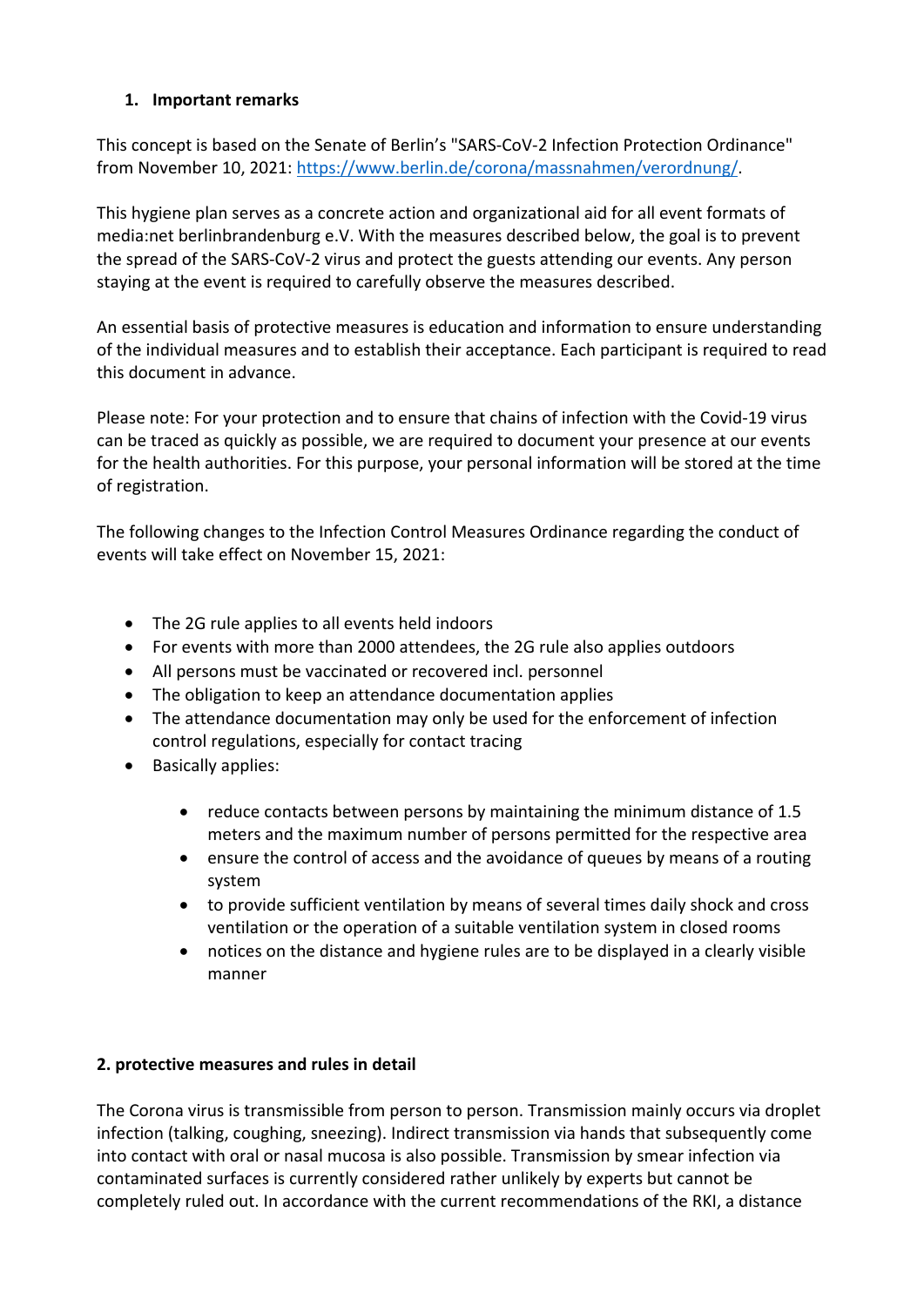requirement of at least 1.5 meters applies at all events. Special importance is also attached to personal hygiene.

Against this background, the following measures are implemented:

2.1 Basic regulations on site at media:net berlinbrandenburg e.V. events:

2G plus regulation:

- For all persons on the event premises, proof of complete vaccination or as recovered is required
- Additionally, proof of a negative rapid test (<24h) is required
- Rapid tests can also be performed on site
- A medical or FFP2 mask is to be worn at the entrance
- Only invited and registered guests are allowed to attend our events. The attendance list will be kept by the organizer for at least 4 weeks.

The regulation will be communicated in detail to the participants\* at the invitation.

### 2.2 Personal hygiene at media:net berlinbrandenburg e.V. events:

In addition to the distance requirement, the following hygiene standards must be observed:

- Hand disinfection dispensers are provided at the entrance area.
- Regular and thorough hand washing with soap. Special attention should be paid to hand hygiene: after entering the location from public areas, after contact with stair rails and door handles as well as other surfaces touched by hands of the general public, before putting on and after taking off a protective mask, before and after eating, after blowing the nose, coughing, or sneezing, after going to the toilet.
- Do not put your hands on your face, especially do not touch the mucous membranes (mouth, nose and eyes).
- Do not touch publicly accessible objects such as handrails, doorknobs, etc. with hands or fingers, use elbows if necessary.
- Cough and sneeze into the crook of your arm, keep as far away from others as possible and turn away.

All event staff on site will also abide by the rules.

### **3. Handling instructions for suspected cases at media:net berlinbrandenburg e.V. Events:**

Especially fever, coughing and shortness of breath can be signs of an infection with the SARS-CoV-2 virus. In case of cold symptoms, participation in the event is not possible. Persons with corresponding symptoms at the event are asked to leave the premises immediately and stay at home until a negative test result is available.